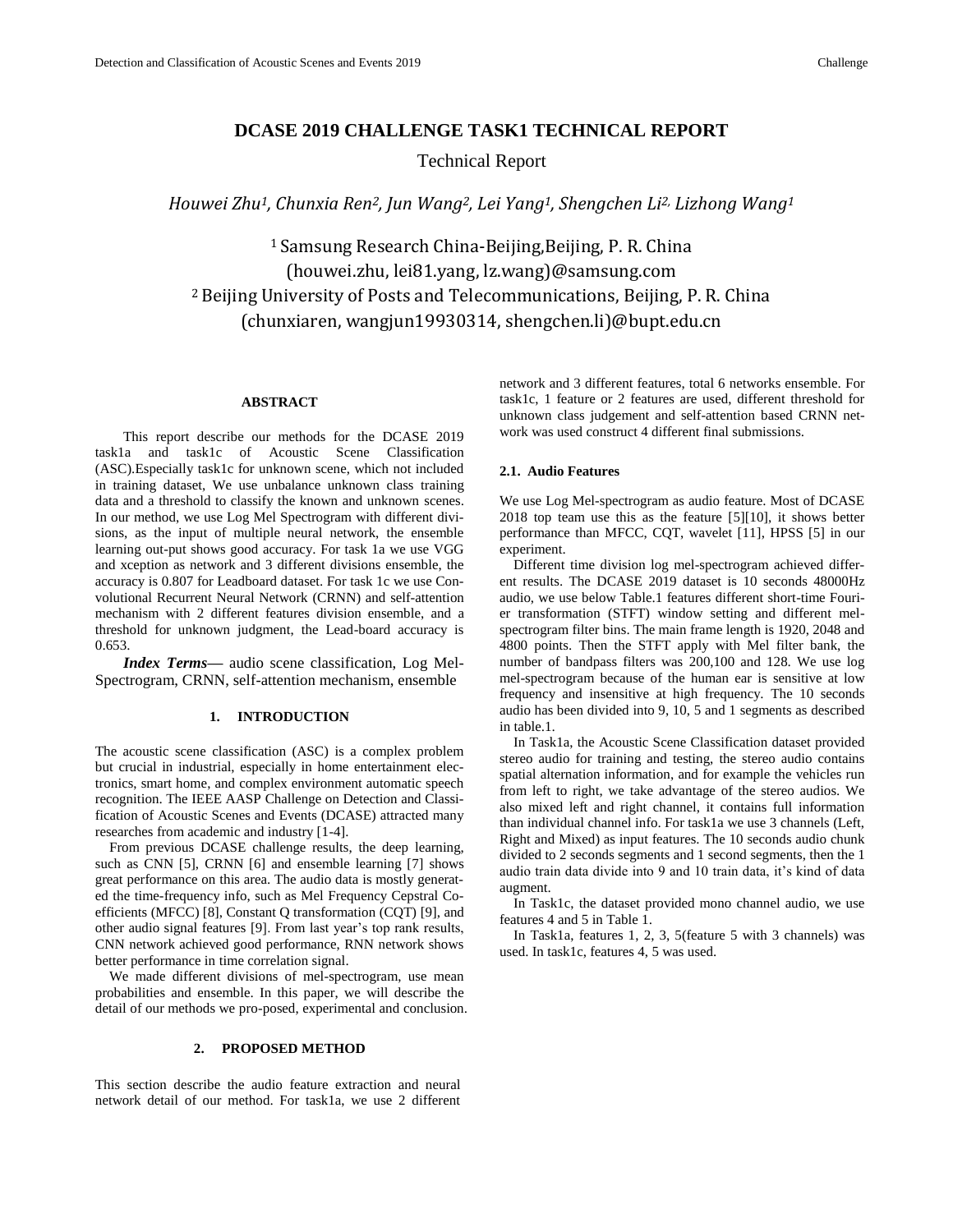| Features<br>Index | STFT-Window<br>Size | Overlap | Channels         | Time Division                                        | <b>Feature Shape</b><br>(segs*channel*fram)<br>$e*$ mel-bin) |
|-------------------|---------------------|---------|------------------|------------------------------------------------------|--------------------------------------------------------------|
|                   | 1920                | 1440    | Left/Right/Mixed | 2 sec len with 1 sec over-<br>lap, divided to 9 segs | 9*3*200*200                                                  |
| $\overline{2}$    | 1920                | 1440    | Left/Right/Mixed | 1 sec divided to 10 seg-<br>ment                     | $10*3*100*100$                                               |
| 3                 | 4800                | 2400    | Left/Right/Mixed | $10 \text{ sec}$                                     | 1*3*200*200                                                  |
| 4                 | 2048                | 1301    | Mixed            | 2 sec                                                | 5*1*128*128                                                  |
| 5                 | 2048                | 1052    | Mixed            | 1 sec                                                | $10*1*48*128$                                                |

Table 1: Multi division of the feature proposed by us

### **2.2. Network Architecture**

### *2.2.1.CNN*

The 1st network we used in task1a was VGG CNN network proposed by Kong [12], CNN8 in Kong's experiments in 2018 task1a, the results is 0.68 when use mono audio feature. We got 0.70 when use stereo audio, and 0.71 as 3 channels audio features in 2018 development set.

### *2.2.2.Xception*

The 2nd network we used in task1a was Xception [13]. Xception is based on Depthwise separable convolution layer, we directly use this network and didn't made any change, the input shape is 3\*200\*200 and 3\*100\*100 for task1a.

### *2.2.3. Self-attention based CRNN*

In this technical report, we use CRNN-based self-attention mechanism model [14] in task1c. In order to get more scene information, we use self-attention mechanism [15] to encode its input. Self-attention layer can capture global information well and solve the problem of long-distance dependence. RNN needs to be re-cursive step by step to get scene information and CNN relies on cascade to expand the field of receptivity. So we combine with self-attention mechanism after CRNN model. The model framework is as shown in the figure1: Self-attention based CRNN structure.



Figure 1: Self-attention based CRNN structure

#### **2.3. Data Augmentation**

In order to solve the problem of model over-fitting and scarcity of data sets, we used data enhancement methods—Mix-up [16] when training the model. Mixup extends the prior knowledge of training distribution by combining linear interpolation of feature vectors. Mixup builds a virtual sample in the following way

| $\hat{x} = \lambda x_i + (1 - \lambda)x_i$ | (1) |
|--------------------------------------------|-----|
| $\hat{y} = \lambda y_i + (1 - \lambda)y_i$ | (2) |

Where  $x_i$ ,  $x_j$  are two samples randomly extracted from the raw training data set. The value of  $\lambda$  is between 0 and 1.yi; yj are one-hot label encodings.

The mix up random mix 2 samples  $(x_i, y_i)$  and  $(x_j, x_j)$  from the training data, According to our experiment, by using mix up, the accuracy increased about 1% in task1a and task1c. Furthermore, we try to mix 2 examples from same classes, other than random from all training data, we believe this will improve the generalization ability for this task. For this DCASE challenge, the training data is from 9 cities, and validation data is from 10 cities, the final evaluation data is from 12 cities, we try to mix different cities same scene audio clips, we believe it will improve the performance for the data predict from not include in training data cities.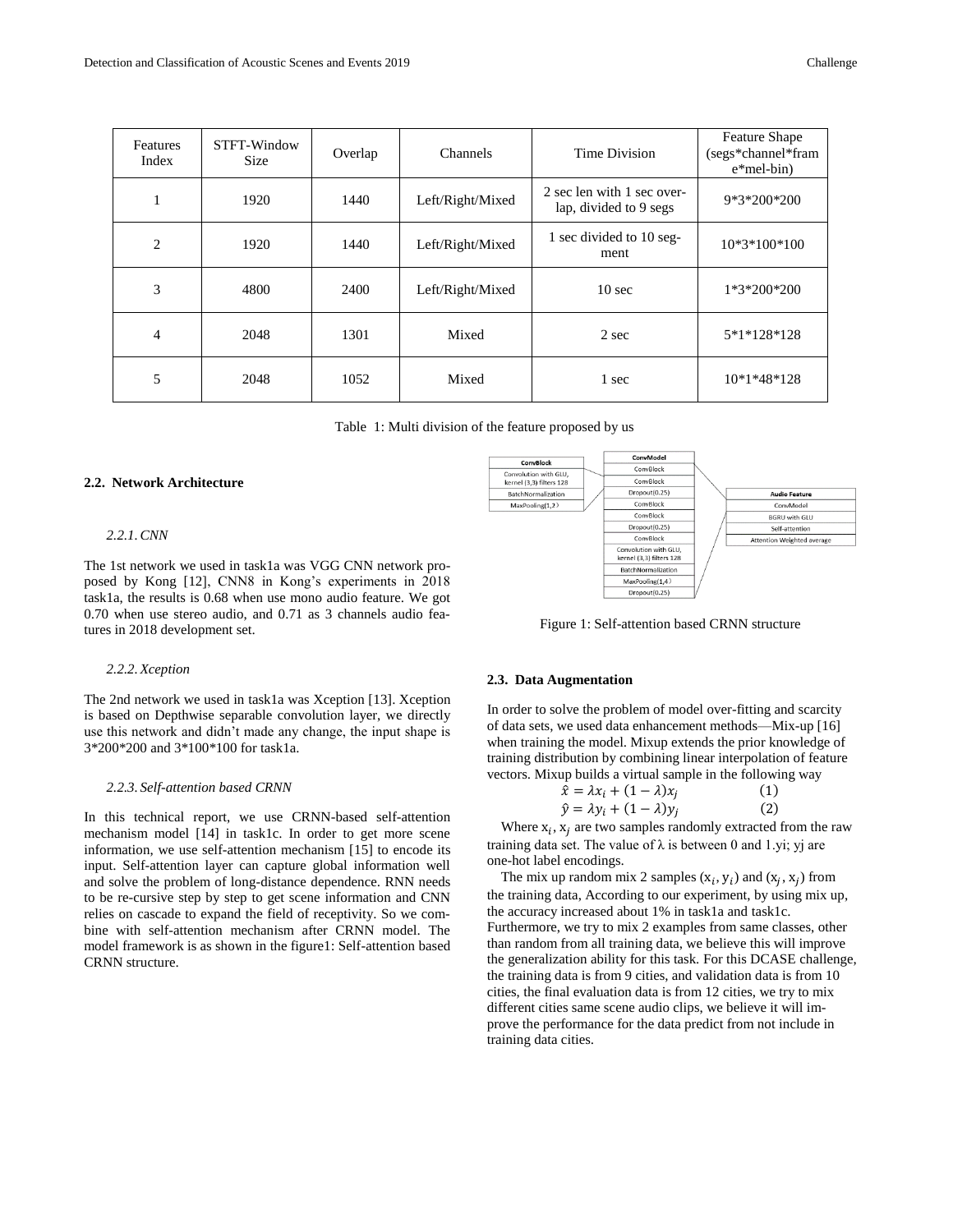# **3. EXPERIMENT AND RESULTS**

# **3.1. Dataset**

TAU Urban Acoustic Scenes 2019 dataset is used in this report. For task1a TAU Urban Acoustic Scenes 2019 dataset include 10 classes' acoustic scenes from 10 cities total 14400 segments stereo audio files. The default train/test set is 9185 in train (not include audio from Milan), 4185 in test, additional 1030 segments from Milan. We use the default setting for training. The evaluation dataset is from 12 cities (2 cities not encountered in development set).

For task1c use TAU Urban Acoustic Scenes 2019 Openset dataset, and some additional data as "unknown" acoustic scenes. The development dataset include 14400 of ten scene classes as above task1a mix mono channel audio, and 1450 unknown class segments, actually the 1450 unknown segments include 4 classes. The evaluation dataset include 10 known classes and part in other unknown environments. We use the officially divided training set, where unknown class has three scenes, and there is another unknown scene in the official test set.

# **3.2. Task1a Results**

In the table below, we compare our network accuracy and the official baseline accuracy for Task1a.( Some data results are not given in the technical report due to time.)

| NN type          | <b>Feature</b> | Results $(\% )$ | <b>Leadboard</b> |
|------------------|----------------|-----------------|------------------|
|                  | choose         |                 | <b>Result</b>    |
| <b>Base line</b> |                | 64.33           |                  |
| Xception         | Feature 1      |                 |                  |
|                  | Feature 2      |                 |                  |
|                  | Feature 3      |                 |                  |
| <b>VGG</b>       | Feature 1      |                 |                  |
| <b>CNN</b>       | Feature 2      |                 |                  |
|                  | Feature 3      |                 |                  |
| <b>Attention</b> | Feature 4 *    | 73.10           |                  |
| based            | 3channel       |                 |                  |
| <b>CRNN</b>      |                |                 |                  |
| <b>Ensemble</b>  | Mean ensem-    |                 |                  |
|                  | ble            |                 |                  |
| Lead-            |                |                 | 80.67            |
| board            |                |                 |                  |

Table 2: Overall accuracy in Task 1a

# **3.3. Task1c Results**

In the table below, we compare our network correctness rate and the official correct rate for Task1c.

Considering that the officially released data set has undefined unknown class, so, when the system outputs the correct probability of each audio segment, we add a threshold judgment mechanism, that is, when the audio scene output probability is lower than 0.4, it is determined as unknown class.

| NN type                               | Feature            | Results | Leadboard |
|---------------------------------------|--------------------|---------|-----------|
|                                       | choose             | $(\%)$  | Result    |
| Base line                             |                    | 46.67   | 46.67     |
| <b>Attention</b> based<br><b>CRNN</b> | Feature 4          | 58.31   |           |
| <b>Attention</b> based<br><b>CRNN</b> | Feature 5          | 50.69   |           |
| Ensemble                              | Mean ensem-<br>ble | 57.27   | 65.33     |

Table 3: Overall accuracy in Task 1c

# **3.4. Experiment setting**

The parameters including learning rate, decay, momentum and initial training weights were default provided by baseline Keras. We use Adam as stochastic gradient descent for optimizer of the network.

Training and validation data was default setting by DCASE organizer. We pre-train for several hours for each network. For Leadboard and evaluation, we use all dev data as training data, and default validation data as validation data, load the pretrained weight for each network, it need to train for less than 10 epochs when we use batch size as 128, to prevent the overfitting problem.

For task1c we use both 0.4 and 0.41 as a threshold, in different submissions, when the predict probability of our network for the audio segment is less than the threshold, we judge it as unknown class for the predict result.

# **4. CONCLUSIO**N

The report conclude our methods for DCASE task1a and task1c. For task1a we considered generalization ability of our system is a significant factor, because the default training data is from 9 cities, but the evaluation data is from 12 cities, we tried data augment by using mix-up, and modified mix-up, we believe same class mix up with different cities should improve the generalization ability.

For task1c unknown scene is a challenge, we only use 11 classes classification similar with task1a, but it's regular problem in image and face recognition fields, in future we plan to pay more attention on the unknown judgement. It's practical on industrial.

# **5. REFERENCES**

- [1] http://dcase.community/workshop2019/.
- [2] Mun S, Park S, Han D K, et al. Generative adversarial network based acoustic scene training set augmentation and selection using SVM hyper-plane[J]. Proc. DCASE, 2017: 93- 97.
- [3] Lim H, Park J, Han Y. Rare sound event detection using 1D convolutional recurrent neural networks[C]//Proceedings of the Detection and Classification of Acoustic Scenes and Events 2017 Workshop. 2017: 80-84.